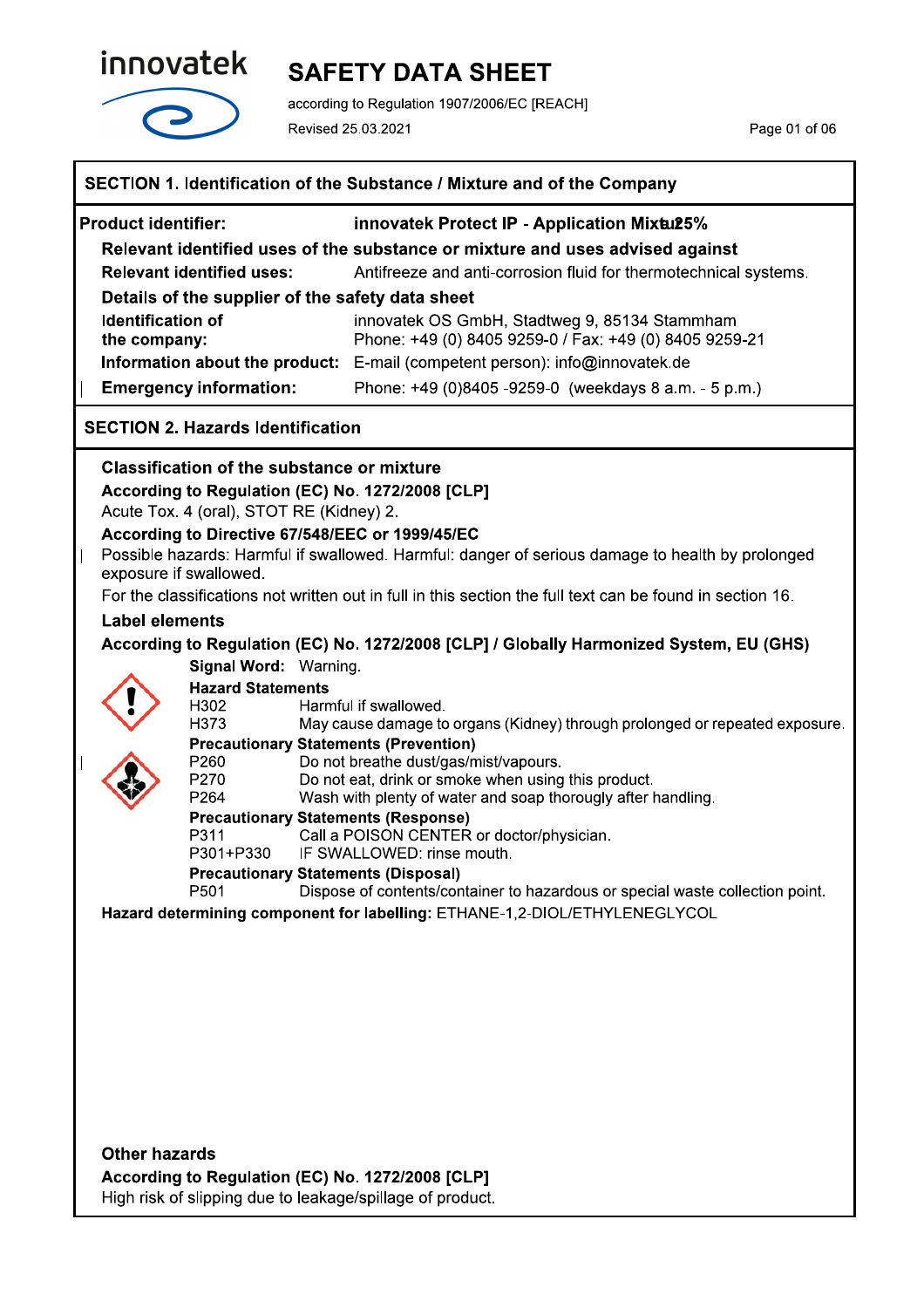innovatek Safety Data Sheet<br>Product: innovatek Protect Application mixture

Revised: 25.03.2021

Page 02 of 06

| Product: impovate rotect Application mixture                                                                                                                                                                                                                                                                                                                                                                                                                                                 |                                                                                                                                                                                                              |  |
|----------------------------------------------------------------------------------------------------------------------------------------------------------------------------------------------------------------------------------------------------------------------------------------------------------------------------------------------------------------------------------------------------------------------------------------------------------------------------------------------|--------------------------------------------------------------------------------------------------------------------------------------------------------------------------------------------------------------|--|
| <b>SECTION 3. Composition / Information on Ingredients</b>                                                                                                                                                                                                                                                                                                                                                                                                                                   |                                                                                                                                                                                                              |  |
| <b>Chemical nature:</b> Ethanediol (ethylene glycol). Inhibitors.<br>This product contains no vPvB substance (very persistent, very bioaccumulative) and does not fall<br>under Annex XIII of the Regulation (EG) 1907/2006 (<0,1%).<br>This product contains no PBT substance (persistent, bioaccumulative, toxic) and does not fall<br>under Annex XIII of the Regulation (EG) $1907/2006$ (<0,1%).<br>Hazardous ingredients according to Regulation 1272/2008/EC and Directive 1999/45/EC |                                                                                                                                                                                                              |  |
| <b>Substance</b>                                                                                                                                                                                                                                                                                                                                                                                                                                                                             | Reg. 1272/2008/EC [CLP/GHS]                                                                                                                                                                                  |  |
| Ethanediol (ethylene glycol)                                                                                                                                                                                                                                                                                                                                                                                                                                                                 |                                                                                                                                                                                                              |  |
| Content (w/w): $> 25\% + 5\%$<br>CAS number: 107-21-1<br>EC number: 203-473-3<br>INDEX number: 603-027-00-1<br>REACH registration number: 01-2119456816-28                                                                                                                                                                                                                                                                                                                                   | Acute Tox. 4 (oral)<br>STOT RE (Kidney 2)<br>H302, H373                                                                                                                                                      |  |
| 2-ethylhexanoic acid, sodium salt<br>CAS number: 19766-89-3<br>EC number: 243-283-8                                                                                                                                                                                                                                                                                                                                                                                                          | Content (w/w): $> 0.5$ % $- < 0.75$ % Repr. 2 (unborn child)<br>H361d                                                                                                                                        |  |
|                                                                                                                                                                                                                                                                                                                                                                                                                                                                                              | Disodium tetraborate pentahydrate / borax pentahydrate                                                                                                                                                       |  |
| Content (w/w): $\geq$ 0.05 % ≤ 0.1 % Eye Dam./Irrit. 1<br>CAS number: 12179-04-3<br>EC number: 215-540-4<br>INDEX number: 005-011-02-9<br>REACH registration number: 01-2119490790-32                                                                                                                                                                                                                                                                                                        | Repr. 1B (fertility)<br>Repr. 1B (unborn child)<br>H318, H360FD                                                                                                                                              |  |
|                                                                                                                                                                                                                                                                                                                                                                                                                                                                                              | For the classifications not written out in full in this section, including the indication of danger, the hazard<br>symbols, the R-phrases, and the hazard statements, the full text is listed in section 16. |  |
| <b>SECTION 4. First-Aid Measures</b>                                                                                                                                                                                                                                                                                                                                                                                                                                                         |                                                                                                                                                                                                              |  |
| <b>Description of first aid measures</b>                                                                                                                                                                                                                                                                                                                                                                                                                                                     |                                                                                                                                                                                                              |  |
| <b>General advice:</b>                                                                                                                                                                                                                                                                                                                                                                                                                                                                       | Remove contaminated clothing.                                                                                                                                                                                |  |
| If inhaled:                                                                                                                                                                                                                                                                                                                                                                                                                                                                                  | If difficulties occur after vapour/aerosol has been inhaled, remove to<br>fresh air and seek medical attention.                                                                                              |  |
| On skin contact:                                                                                                                                                                                                                                                                                                                                                                                                                                                                             | Wash thoroughly with soap and water.                                                                                                                                                                         |  |
| On contact with eyes:                                                                                                                                                                                                                                                                                                                                                                                                                                                                        | Wash affected eyes for at least 15 minutes under running water with<br>eyelids held open.                                                                                                                    |  |
| On ingestion:                                                                                                                                                                                                                                                                                                                                                                                                                                                                                | Rinse mouth immediately and then drink plenty of water, seek medical<br>attention. Administer 50 ml of pure ethanol in a drinkable concentration.                                                            |  |
|                                                                                                                                                                                                                                                                                                                                                                                                                                                                                              | Most important symptoms and effects, both acute and delayed                                                                                                                                                  |  |
|                                                                                                                                                                                                                                                                                                                                                                                                                                                                                              | Symptoms: The most important known symptoms and effects are described in the labelling of the product<br>(see section 2) and/or in section 11. Further important symptoms and effects are so far not known.  |  |
|                                                                                                                                                                                                                                                                                                                                                                                                                                                                                              | Indication of any immediate medical attention and special treatment needed<br>Treatment: Symptomatic treatment (decontamination, vital functions).                                                           |  |
| <b>SECTION 5. Fire-Fighting Measures</b>                                                                                                                                                                                                                                                                                                                                                                                                                                                     |                                                                                                                                                                                                              |  |
| <b>Extinguishing media</b>                                                                                                                                                                                                                                                                                                                                                                                                                                                                   | Suitable extinguishing media: water spray, dry powder, alcohol-resistant foam.                                                                                                                               |  |
| Special hazards arising from the substance or mixture<br>Harmful vapours. Evolution of fumes/fog. The substances/groups of substances mentioned can be<br>released in case of fire.                                                                                                                                                                                                                                                                                                          |                                                                                                                                                                                                              |  |
| <b>Advice for fire-fighters</b>                                                                                                                                                                                                                                                                                                                                                                                                                                                              | Special protective equipment: Wear a self-contained breathing apparatus.                                                                                                                                     |  |
| <b>Further information</b>                                                                                                                                                                                                                                                                                                                                                                                                                                                                   |                                                                                                                                                                                                              |  |
|                                                                                                                                                                                                                                                                                                                                                                                                                                                                                              | The degree of risk is governed by the burning substance and the fire conditions. Contaminated                                                                                                                |  |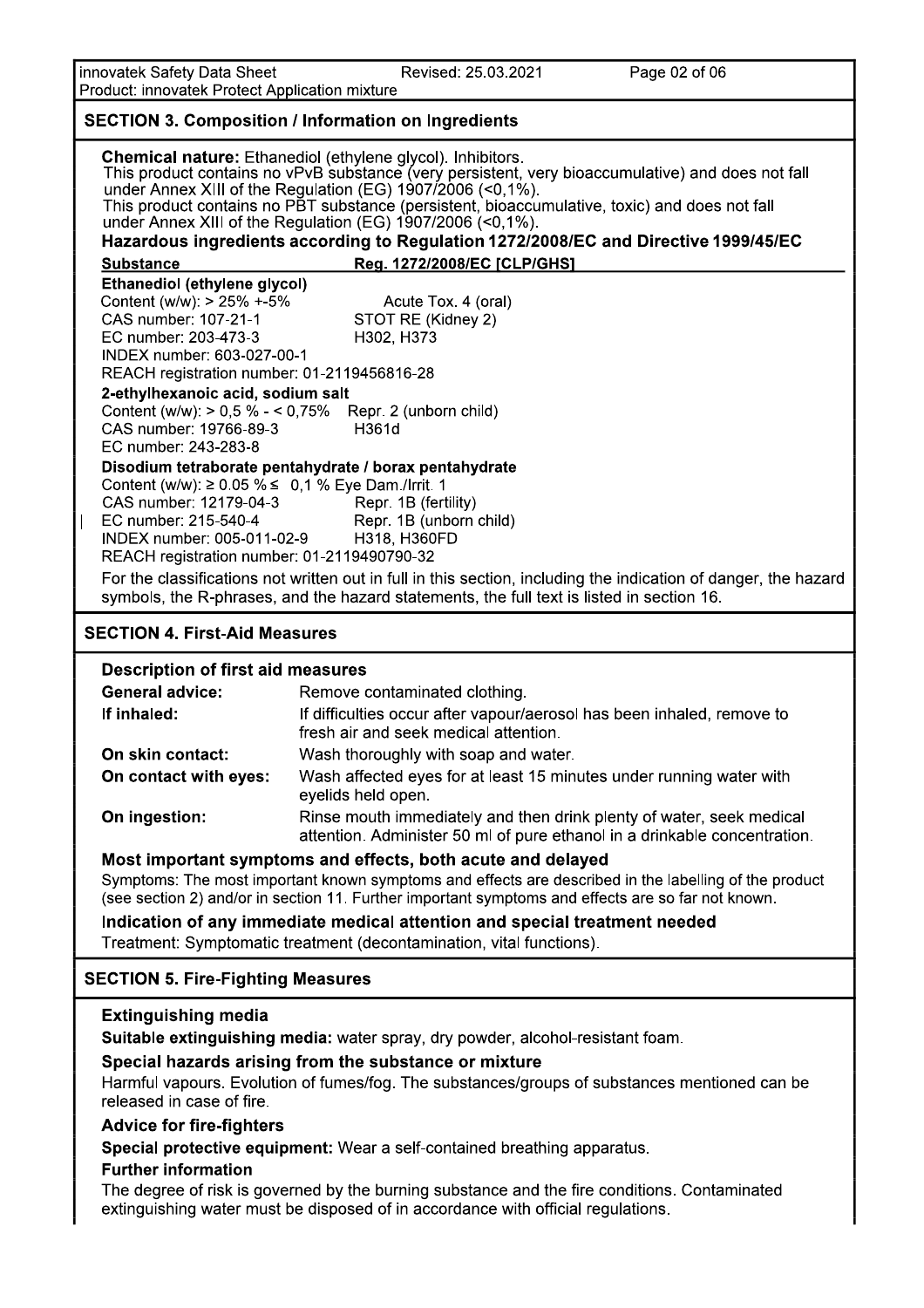#### **SECTION 6. Accidental Release Measures**

High risk of slipping due to leakage/spillage of product.

### Personal precautions, protective equipment and emergency procedures

Use personal protective clothing.

#### **Environmental precautions**

Contain contaminated water/firefighting water. Do not discharge into drains/surface waters/groundwater.

#### Methods and material for containment and cleaning up

For large amounts: Pump off product. For residues: Pick up with suitable absorbent material. Dispose of absorbed material in accordance with regulations.

#### **Reference to other sections**

Information regarding exposure controls/personal protection and disposal considerations can be found in section 8 and 13.

### **SECTION 7. Handling and Storage**

#### **Precautions for safe handling**

Advice on safe Ensure thorough ventilation of stores and work areas. Shut containers imhandling: mediately after taking product because product takes up the humidity of air. **Advice on protection** No special precautions necessary. against fire/explosion: Conditions for safe storage, including any incompatibilities

**Further information on** Containers should be stored tightly sealed in a dry place. Storage in galvanized containers is not recommended. storage conditions:

#### **Specific end uses**

For the relevant identified uses listed in section 1 the advice mentioned in this section 7 is to be observed.

### **SECTION 8. Exposure Control / Personal Protection**

### **Control parameters**

### **Components with occupational exposure limits**

#### 107-21-1: Ethanediol (ethylene glycol)

TWA value 52 mg/m<sup>3</sup>; 20 ppm (OEL (EU)) indicative. STEL value 104 mg/m<sup>3</sup>; 40 ppm (OEL (EU)) indicative. Skin Designation (OEL (EU)). The substance can be absorbed through the skin.

#### 12179-04-3: Disodium tetraborate pentahydrate / borax pentahydrate

### **Exposure controls**

#### **Personal protective equipment**

**Respiratory protection:** Suitable respiratory protection for higher concentrations or long-term effect. Combination filter for gases/vapours of organic compounds and solid and liquid particles (e.g. EN 14387 type A-P2). Chemical resistant protective gloves (EN 374). Suitable materials also with **Hand protection:** prolonged, direct contact (Recommended: Protective index 6, corresponding >480 minutes of permeation time according to EN 374): nitrile rubber (NBR) - 0.4 mm coating thickness. Manufacturer's directions for use should be observed because of great diversity of types. Eye protection: Safety glasses with side-shields (frame goggles) (e.g. EN 166). General safety and Do not inhale gases/vapours/aerosols. Handle in accordance with good industrial hygiene and safety practice. Wearing of closed work clothing hygiene measures: is recommended.

### **SECTION 9. Physical and Chemical Properties**

Information on basic physical and chemical properties Form: liquid. Colour: colourless.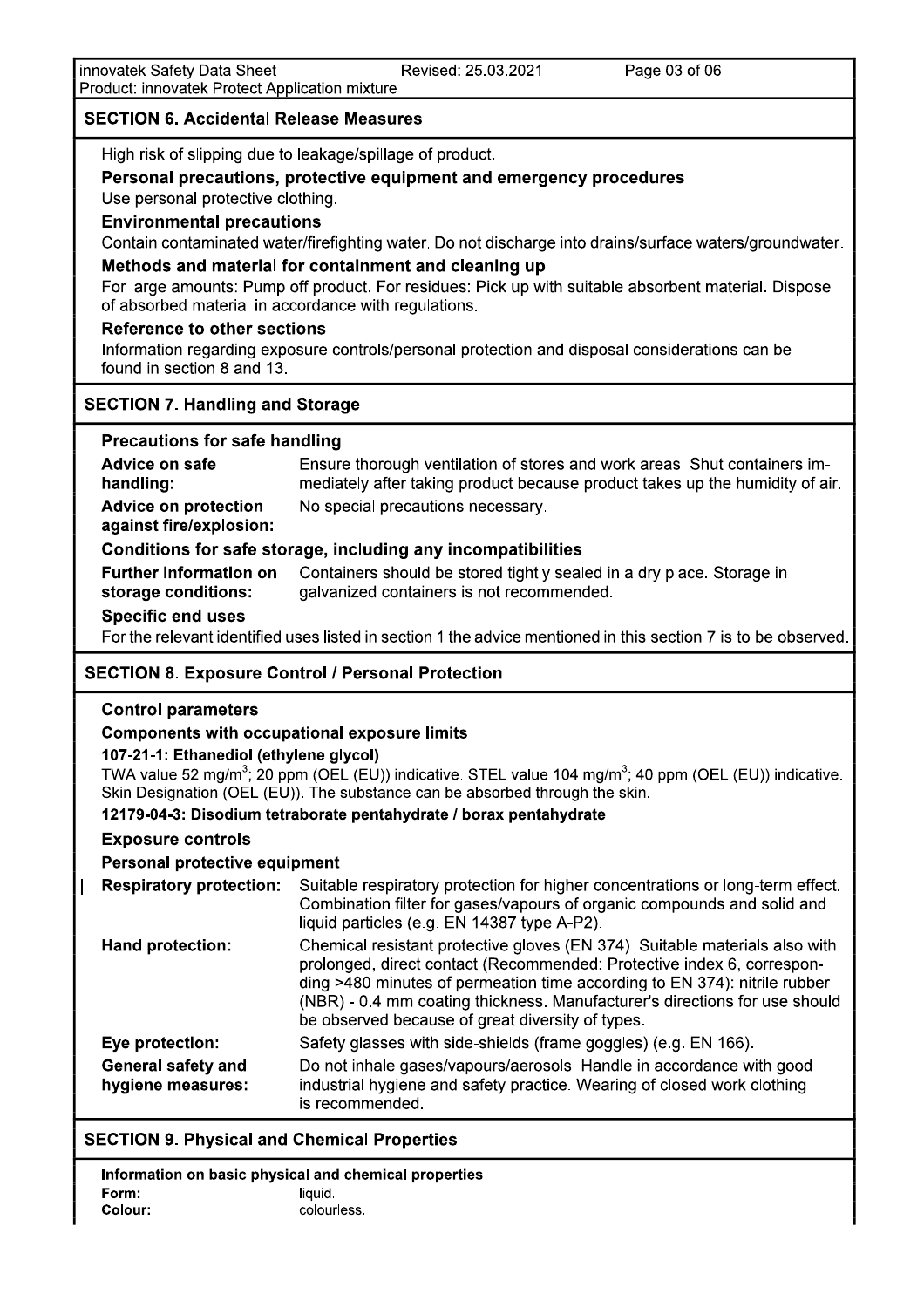Revised: 25.03.2021

### **SECTION 9. Physical and Chemical Properties - Continuation**

| Odour:                                                                          | product specific.                                                                       |                                                                           |
|---------------------------------------------------------------------------------|-----------------------------------------------------------------------------------------|---------------------------------------------------------------------------|
| <b>Odour threshold:</b>                                                         | no applicable information available.                                                    |                                                                           |
| pH value (20 °C):                                                               | 7-9 (ASTM D 1287)                                                                       |                                                                           |
| <b>Solidification temperature:</b>                                              | ≤-10°C (DIN/ISO 3016)                                                                   |                                                                           |
| <b>Boiling point:</b>                                                           | ≥ 107°C (ASTM D 1120)                                                                   |                                                                           |
| Flash point:                                                                    | 120°C (DIN EN 22719, ISO 2719)                                                          |                                                                           |
| <b>Evaporation rate:</b>                                                        |                                                                                         | Value can be approximated from Henry's Law Constant or vapour pressure.   |
| <b>Flammability:</b>                                                            | not flammable.                                                                          |                                                                           |
| Lower explosion limit (20 °C): 3.0 Vol.-% (Air)                                 |                                                                                         |                                                                           |
| Upper explosion limit (20 °C): 15 % vol.                                        |                                                                                         | (Air)                                                                     |
| Ignition temperature:                                                           | >200°C (DIN 51794)                                                                      |                                                                           |
| Vapour pressure (20 °C):                                                        | $0.2$ hPa.                                                                              |                                                                           |
| Density (20 °C):<br>Solubility (qualitative) solvents: polar solvents: soluble. | 1.06 $g/cm3$ (DIN 51757)                                                                |                                                                           |
|                                                                                 | Partitioning coefficient n-octanol/water (log Kow): Study scientifically not justified. |                                                                           |
| Self ignition:                                                                  | not self igniting.                                                                      |                                                                           |
| Viscosity (kinematic, 20 °C):                                                   | $^{2}/s.$<br>$4-6$ mm                                                                   | (DIN 51562)                                                               |
| <b>Explosion hazard:</b>                                                        | not explosive.                                                                          |                                                                           |
| Fire promoting properties:                                                      | not fire-propagating.                                                                   |                                                                           |
| <b>Other Information</b>                                                        |                                                                                         |                                                                           |
| <b>Miscibility with water:</b>                                                  | miscible in all proportions.                                                            |                                                                           |
| Hygroscopy:                                                                     | hygroscopic.                                                                            |                                                                           |
| <b>SECTION 10. Stability and Reactivity</b>                                     |                                                                                         |                                                                           |
| <b>Reactivity:</b>                                                              | Corrosion to metals: No corrosive effect on metals.                                     | No hazardous reactions if stored and handled as prescribed/indicated.     |
| <b>Chemical stability:</b>                                                      |                                                                                         | The product is stable if stored and handled as prescribed/indicated.      |
| Possibility of hazar-                                                           |                                                                                         | No hazardous reactions when stored and handled according to instructions. |
| dous reactions:                                                                 |                                                                                         |                                                                           |
| <b>Conditions to avoid:</b>                                                     | No conditions to avoid anticipated.                                                     |                                                                           |
| Incompatible materials:                                                         | Substances to avoid: strong oxidising agents.                                           |                                                                           |
| <b>Hazardous decom-</b><br>position products:                                   | No hazardous decomposition products if stored and handled as<br>prescribed/indicated.   |                                                                           |

## **SECTION 11. Toxicological Information**

#### Information on toxicological effects

| <b>Acute toxicity:</b>                                                                           | Assessment of acute toxiciy: Of moderate toxicity after single ingestion.<br>Of low toxicity after short-term skin contact.<br>Experimental/calculated data: LD50 human (oral): approx. 1600 mg/kg.<br>LD50 rabbit (dermal): >2000 mg/kg. Literature data.      |
|--------------------------------------------------------------------------------------------------|-----------------------------------------------------------------------------------------------------------------------------------------------------------------------------------------------------------------------------------------------------------------|
| Irritation:                                                                                      | Experimental/calculated data: Skin corrosion/irritation rabbit: non-irritant.<br>Serious eye damage/irritation rabbit: non-irritant.                                                                                                                            |
| <b>Respiratory / Skin</b><br>sensitization:                                                      | Assessment of sensitization: Skin sensitizing effects were not observed in<br>animal studies. Human data do not fully exclude a skin sensitizing potential.                                                                                                     |
| <b>Carcinogenicity:</b>                                                                          | Assessment of carcinogenicity: The whole of the information assessable<br>provides no indication of a carcinogenic effect.                                                                                                                                      |
| <b>Developmental toxicity:</b>                                                                   | Information on: ethanediol (ethylene glycol) Assessment of teratogenicity: In<br>animal studies the substance caused malformations when given at high doses.                                                                                                    |
| <b>Repeated dose toxicity</b><br>and Specific target or-<br>gan toxicity (repeated<br>exposure): | Information on: ethanediol (ethylene glycol). Assessment of repeated dose<br>toxicity: The substance may cause damage to the kidney after repeated in-<br>gestion. The substance may cause damage to the kidney after repeated<br>skin contact with high doses. |
| <b>Other relevant toxicity</b><br>information:                                                   | The product has not been tested. The statements on toxicology have been<br>derived from the properties of the individual components.                                                                                                                            |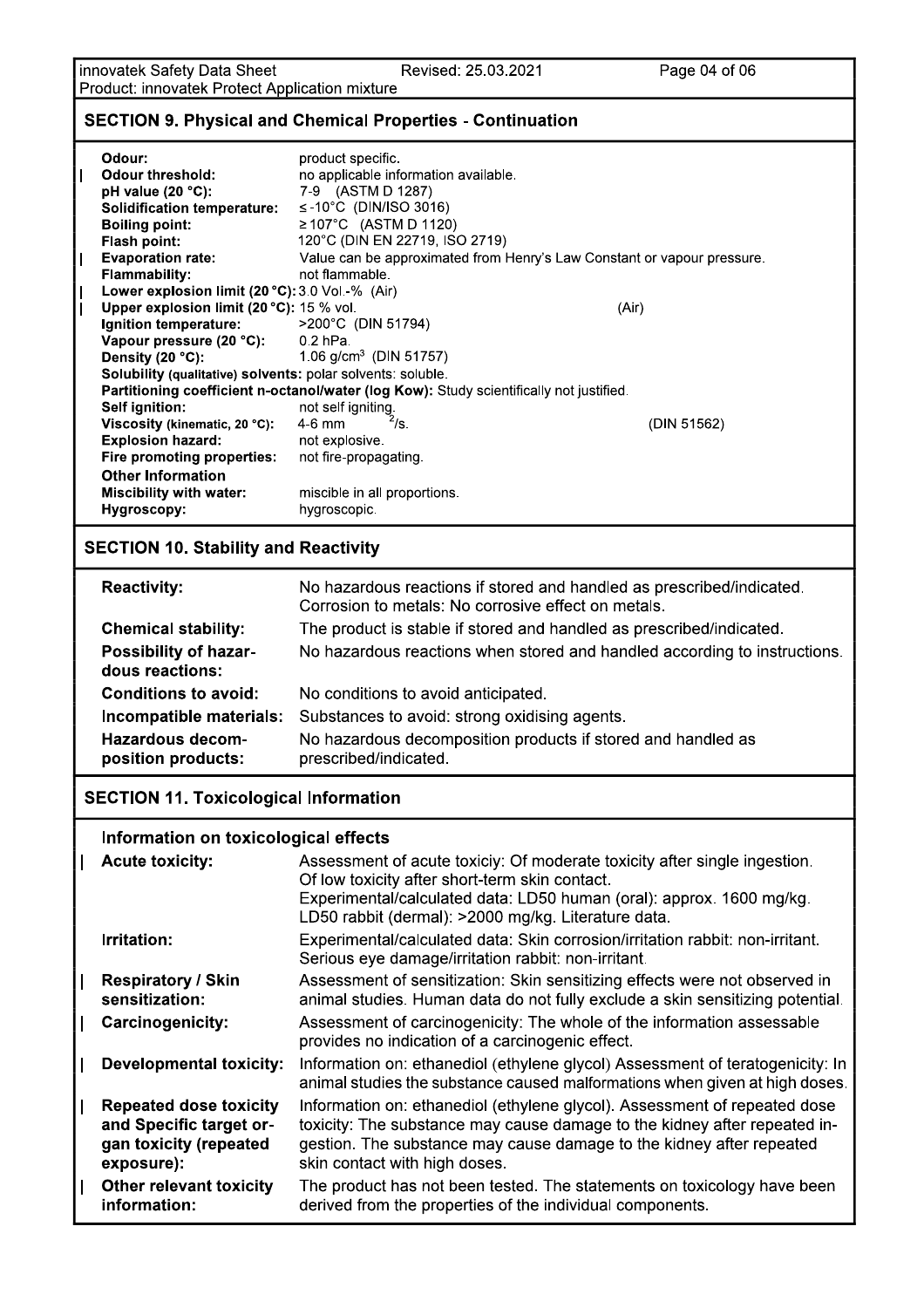| innovatek Safety Data Sheet<br>Product: innovatek Protect Application mixture | Revised: 25.03.2021                                                                                                                                                                                                                                                                                                                                                                                | Page 05 of 06 |
|-------------------------------------------------------------------------------|----------------------------------------------------------------------------------------------------------------------------------------------------------------------------------------------------------------------------------------------------------------------------------------------------------------------------------------------------------------------------------------------------|---------------|
| <b>SECTION 12. Ecological Information</b>                                     |                                                                                                                                                                                                                                                                                                                                                                                                    |               |
| <b>Toxicity:</b>                                                              | Toxicity to fish: LC50 (96 h): >100 mg/l, Leuciscus idus.<br>Aquatic invertebrates: EC50 (48 h): >100 mg/l, Daphnia magna.<br>Aquatic plants: EC50 (72 h): >100 mg/l, algae.<br>Microorganisms/effect on activated sludge: Inhibition of degradation activity<br>in activated sludge is not to be anticipated during correct introduction of low<br>concentrations.                                |               |
| Persistence and<br>degradability:                                             | Elimination information: >70 % DOC reduction (28d) (OECD 301 A,<br>new version). Evaluation: Readily biodegradable.                                                                                                                                                                                                                                                                                |               |
| <b>Bioaccumulative</b><br>potential:                                          | Bioaccumulative potential: Accumulation in organisms is not to be expected.                                                                                                                                                                                                                                                                                                                        |               |
| <b>Mobility in soil:</b>                                                      | Assessment transport between environmental compartments: The substance<br>will not evaporate into the atmosphere from the water surface. Adsorption<br>to solid soil phase is not expected.                                                                                                                                                                                                        |               |
| <b>Results of PBT and</b><br>vPvB assessment:                                 | According to Annex XIII of Regulation (EC) No.1907/2006 concerning the Re-<br>gistration, Evaluation, Authorisation and Restriction of Chemicals (REACH):<br>The product does not contain a substance fulfilling the PBT (persistent/bioaccu-<br>mulative/toxic) criteria or the vPvB (very persistent/very bioaccumulative) criteria.                                                             |               |
| <b>Other adverse</b><br>effects:                                              | The product does not contain substances that are listed in Annex I of<br>Regulation (EC) 2037/2000 on substances that deplete the ozone layer.                                                                                                                                                                                                                                                     |               |
| <b>Additional</b><br>information:                                             | Other ecotoxicological advice: Do not release untreated into natural waters.<br>The product has not been tested. The statements on ecotoxicology have<br>been derived from the properties of the individual components.                                                                                                                                                                            |               |
| <b>SECTION 13. Disposal Considerations</b>                                    |                                                                                                                                                                                                                                                                                                                                                                                                    |               |
| <b>Waste treatment methods</b>                                                |                                                                                                                                                                                                                                                                                                                                                                                                    |               |
| <b>Recommendations</b><br>for the product:                                    | The product must be disposed of or incinerated in accordance with local<br>regulations.<br>Waste key: 16 01 14 - antifreeze fluids containing dangerous substances.<br>The waste codes are manufacturer's recommendations based on the de-<br>signated use of the product. Other use and special waste disposal treat-<br>ment on customer's location may require different waste-code assigments. |               |

| <b>Recommendations</b><br>for the product:                            | The product must be disposed of or incinerated in accordance with local<br>regulations.                                                                                                                                                                                                                 |
|-----------------------------------------------------------------------|---------------------------------------------------------------------------------------------------------------------------------------------------------------------------------------------------------------------------------------------------------------------------------------------------------|
|                                                                       | Waste key: 16 01 14 - antifreeze fluids containing dangerous substances.<br>The waste codes are manufacturer's recommendations based on the de-<br>signated use of the product. Other use and special waste disposal treat-<br>ment on customer's location may require different waste-code assigments. |
|                                                                       |                                                                                                                                                                                                                                                                                                         |
| <b>Recommendations</b><br>for the packaging:                          | Uncontaminated packs can be re-used. Packaging that cannot be cleaned<br>should be disposed of in the same manner as the product.                                                                                                                                                                       |
|                                                                       |                                                                                                                                                                                                                                                                                                         |
| <b>SECTION 14. Transport Information</b><br>Land transport - ADR/RID: | Not classified as a dangerous good under transport regulations.                                                                                                                                                                                                                                         |
| Inland waterway transp. - ADN:                                        | Not classified as a dangerous good under transport regulations.                                                                                                                                                                                                                                         |
| Sea transport - IMDG:                                                 | Not classified as a dangerous good under transport regulations.                                                                                                                                                                                                                                         |
| Air transport - ICAO/IATA:                                            | Not classified as a dangerous good under transport regulations.<br>Transport in bulk according to Annex II of MARPOL73/78 and the IBC Code: Not evaluated.                                                                                                                                              |

Land transport - ADR/RID: Inland waterway transp. - ADN: Not classified as a dangerous good under transport regulations. Recommendations<br>
for the packaging: Uncontaminated<br>
ECTION 14. Transport Information<br>
Land transport - ADR/RID: Not class<br>
Inland waterway transp. - ADN: Not class<br>
Sea transport - IMDG: Not class<br>
Air transport - ICAO/IAT t classified as a dangerous good under transport regulations. Sea transport - IMDG: t classified as a dangerous good under transport regulations. Ai**r transport - ICAO/IATA:** NOT t classified as a dangerous good under transport regulations. I ransport in buik according to Annex II of MARPOL73/78 and the IBC Code: Not evaluated. SECTION 14. Transport Information<br>
Land transport - ADR/RID: Not c<br>
Inland waterway transp. - ADN: Not c<br>
Sea transport - IMDG: Not c<br>
Air transport - ICAO/IATA: Not c<br>
Transport in bulk according to Annex<br>
SECTION 15. Reg

Safety, health and environmental regulations/legislation specific for the substance/mixture **Chemical Safety Assessment** 

Chemical Safety Assessment not yet performed due to registration timelines.

### **SECTION 16. Other Information**

J.

Transport in buik according to A<br>
SECTION 15. Regulatory Informat<br>
Safety, health and environment<br>
Chemical Safety Assessment not y<br>
SECTION 16. Other Information<br>
Assessment of the hazard classes<br>
Acute Tox. 4 (oral)<br>
STO  $\,$   $\,$  Assessment of the hazard classes according to UN GHS criteria (most recent version)  $\text{Acute}$  Tox. 4 (oral) STOT RE (Klaney) 2